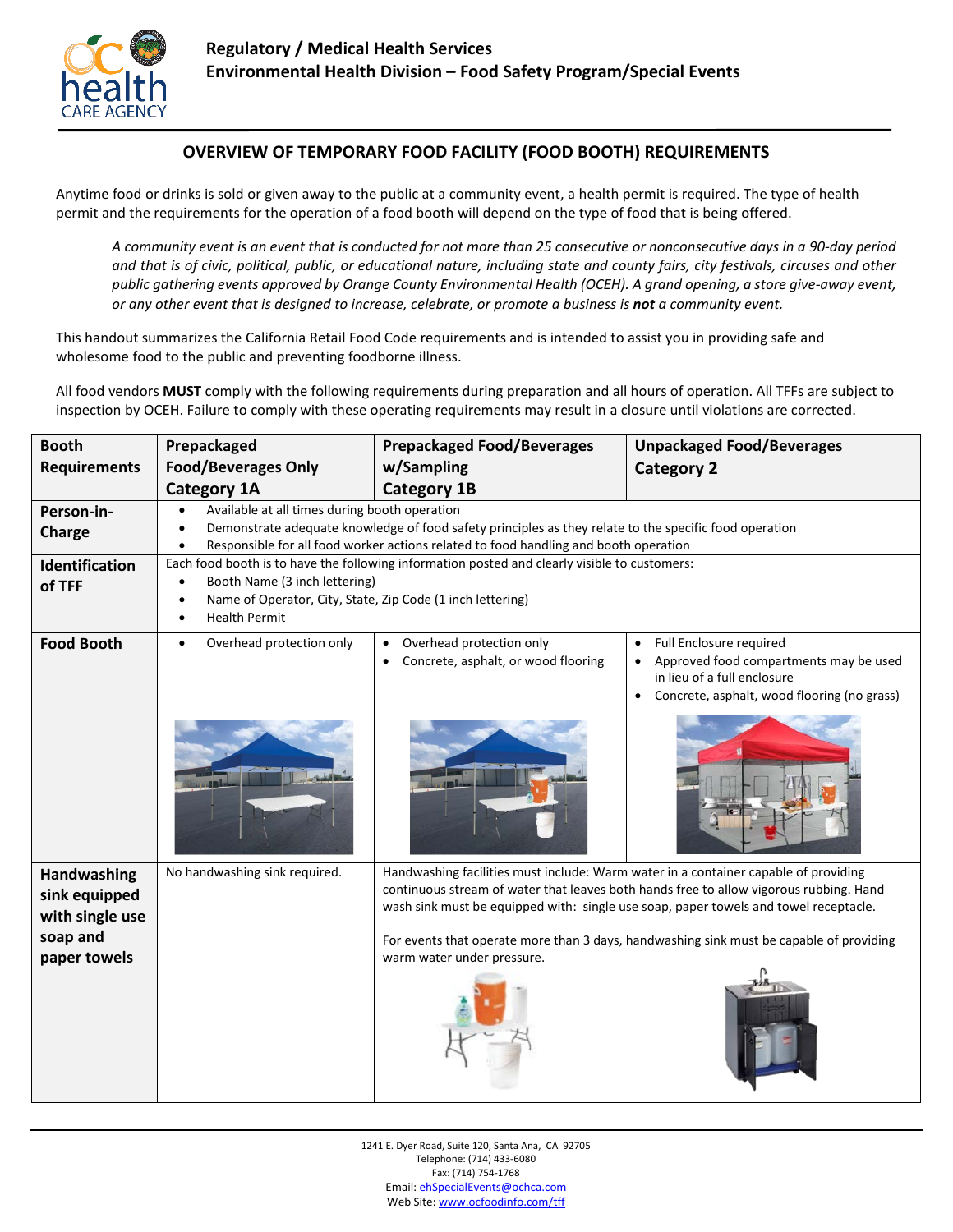| <b>Booth</b>                                                                                     | Prepackaged                                                                                                                                                                                                                                                                                                                                                                                                                                                                                                                                                                                                                                                                                                                             | <b>Prepackaged Food/Beverages</b>                                                                                                                                                                                                                                                                                                                                                                                                                                                                                                                     | <b>Unpackaged Food/Beverages</b>                                                                                                                                                                                                                                                                                                                                                                                                                                                                                                                                                                                                                            |  |  |  |
|--------------------------------------------------------------------------------------------------|-----------------------------------------------------------------------------------------------------------------------------------------------------------------------------------------------------------------------------------------------------------------------------------------------------------------------------------------------------------------------------------------------------------------------------------------------------------------------------------------------------------------------------------------------------------------------------------------------------------------------------------------------------------------------------------------------------------------------------------------|-------------------------------------------------------------------------------------------------------------------------------------------------------------------------------------------------------------------------------------------------------------------------------------------------------------------------------------------------------------------------------------------------------------------------------------------------------------------------------------------------------------------------------------------------------|-------------------------------------------------------------------------------------------------------------------------------------------------------------------------------------------------------------------------------------------------------------------------------------------------------------------------------------------------------------------------------------------------------------------------------------------------------------------------------------------------------------------------------------------------------------------------------------------------------------------------------------------------------------|--|--|--|
| <b>Requirements</b><br><b>Continued</b>                                                          | <b>Food/Beverages</b>                                                                                                                                                                                                                                                                                                                                                                                                                                                                                                                                                                                                                                                                                                                   | w/Sampling<br><b>Category 2</b>                                                                                                                                                                                                                                                                                                                                                                                                                                                                                                                       |                                                                                                                                                                                                                                                                                                                                                                                                                                                                                                                                                                                                                                                             |  |  |  |
|                                                                                                  | <b>Category 1A</b>                                                                                                                                                                                                                                                                                                                                                                                                                                                                                                                                                                                                                                                                                                                      | <b>Category 1B</b>                                                                                                                                                                                                                                                                                                                                                                                                                                                                                                                                    |                                                                                                                                                                                                                                                                                                                                                                                                                                                                                                                                                                                                                                                             |  |  |  |
| <b>Utensil</b><br><b>Washing Sink</b>                                                            | Not Required                                                                                                                                                                                                                                                                                                                                                                                                                                                                                                                                                                                                                                                                                                                            | A 3 compartment sink with 2 metal drain boards** must be available for utensil and<br>equipment cleaning and sanitization within 100 feet of each unpackaged food booth.<br>Overhead protection must be provided over sink. Up to 8 vendors can share a 3<br>Hot (minimum 120 F)<br>$\bullet$<br>and cold running water<br>Sanitizer test strips<br>** Four sets of backup utensils<br>ВаскПом<br>(properly washed and sanitized<br>at a food facility) may be<br>provided in lieu of a 3<br>compartment sink, for events<br>lasting 4 hours or less. | compartment sink. Fresh water and waste water tanks are to be used unless there is a<br>connection to a fresh water supply, then a waste water connection to a sewer is required.<br>Mixing faucet to reach ALL compartments<br>NASH                                                                                                                                                                                                                                                                                                                                                                                                                        |  |  |  |
| <b>Restrooms for</b><br>food<br>employees                                                        | Restrooms (one per 15 food employees) with warm water (100°F) with handwashing stations<br>Located within 200 feet of each food booth                                                                                                                                                                                                                                                                                                                                                                                                                                                                                                                                                                                                   |                                                                                                                                                                                                                                                                                                                                                                                                                                                                                                                                                       |                                                                                                                                                                                                                                                                                                                                                                                                                                                                                                                                                                                                                                                             |  |  |  |
| <b>Temperature</b><br><b>Control of</b><br><b>Potentially</b><br><b>Hazardous</b><br>Foods (PHF) | All perishable food (i.e. potentially hazardous foods) shall be kept at or below the required<br>temperatures:<br>Cold food may be held at 45°F for up to 12 hours in any 24 hour period and must be<br>$\bullet$<br>discarded at the end of the day. PHF kept at 41°F or below does not have to be discarded at<br>the end of the day.<br>Hot foods must be held in approved hot holding units (steam tables, hot plates, chafing<br>dishes, etc.) at/or above 135°F and discarded at the end of the day.<br>Calibrated food thermometers must be available to monitor food temperatures.                                                                                                                                              |                                                                                                                                                                                                                                                                                                                                                                                                                                                                                                                                                       |                                                                                                                                                                                                                                                                                                                                                                                                                                                                                                                                                                                                                                                             |  |  |  |
| <b>Food Service</b>                                                                              | All food must be packaged and<br>labeled.<br>Product name<br>Ingredients<br>Net Weight<br>Name and address of<br>manufacturer<br>Limited to packaged samples only                                                                                                                                                                                                                                                                                                                                                                                                                                                                                                                                                                       | Unpackaged samples must be stored in<br>approved food compartments (squeeze<br>bottles, drip bottles, shaker bottles, etc.)<br>Samples must be individually<br>$\bullet$<br>portioned for distribution and given<br>to each customer individually by a<br>TFF employee<br>Safe food handling practices must be<br>followed at all times<br>Minimize bare hand contact with<br>ready to eat food by using tongs, or<br>other utensils.<br>Eating or smoking is prohibited in the<br>food booth                                                         | Food must be prepared inside the food booth<br>unless an alternate food preparation site has<br>been pre-approved by OCEH<br>All food must be from an approved source<br>BBQ cooking is allowed outside of the booth.<br>Once items are cooked, they must be<br>brought into the enclosed booth.<br>Cooking equipment outside of the booth<br>must be sectioned off from the public using<br>rope, caution tape, etc.<br>Safe food handling practices must be<br>$\bullet$<br>followed at all times<br>Minimize bare hand contact with ready to<br>$\bullet$<br>eat food by using tongs, or other utensils.<br>Eating or smoking is prohibited in the booth |  |  |  |
| <b>Food Source</b>                                                                               | All food must be from an approved source (i.e. permitted kitchen, market, food processor). A copy of the health permit and/or a<br>Processed Food Registration (PFR) is submitted with the TFF application. Note: A specialized processing permit from the<br>State of California (PFR, or a Milk and Dairy License) is required for processes such as: bottling, canning, juicing,<br>manufacturing jerky or milk products; and for food products packaged and sold offsite from where it is prepared. In<br>addition, an FDA registration is required for operations proposing to sell imported foods at a community event. Be<br>aware that if all required documents are not provided, the application process cannot be completed. |                                                                                                                                                                                                                                                                                                                                                                                                                                                                                                                                                       |                                                                                                                                                                                                                                                                                                                                                                                                                                                                                                                                                                                                                                                             |  |  |  |
| <b>Food Storage</b>                                                                              | Food, beverages and equipment must be stored 6 inches off the floor and be protected from contamination. Food stored overnight<br>must be stored in approved vermin proof containers and backup potentially hazardous foods must be maintained at proper<br>temperatures.                                                                                                                                                                                                                                                                                                                                                                                                                                                               |                                                                                                                                                                                                                                                                                                                                                                                                                                                                                                                                                       |                                                                                                                                                                                                                                                                                                                                                                                                                                                                                                                                                                                                                                                             |  |  |  |
| <b>Trash/Waste</b>                                                                               | Trash containers are emptied and bags replaced on a regular basis to prevent a nuisance(i.e flies/vermin attractant)<br>$\bullet$<br>Trash is disposed of in an approved manner (trash service) as needed<br>$\bullet$                                                                                                                                                                                                                                                                                                                                                                                                                                                                                                                  |                                                                                                                                                                                                                                                                                                                                                                                                                                                                                                                                                       |                                                                                                                                                                                                                                                                                                                                                                                                                                                                                                                                                                                                                                                             |  |  |  |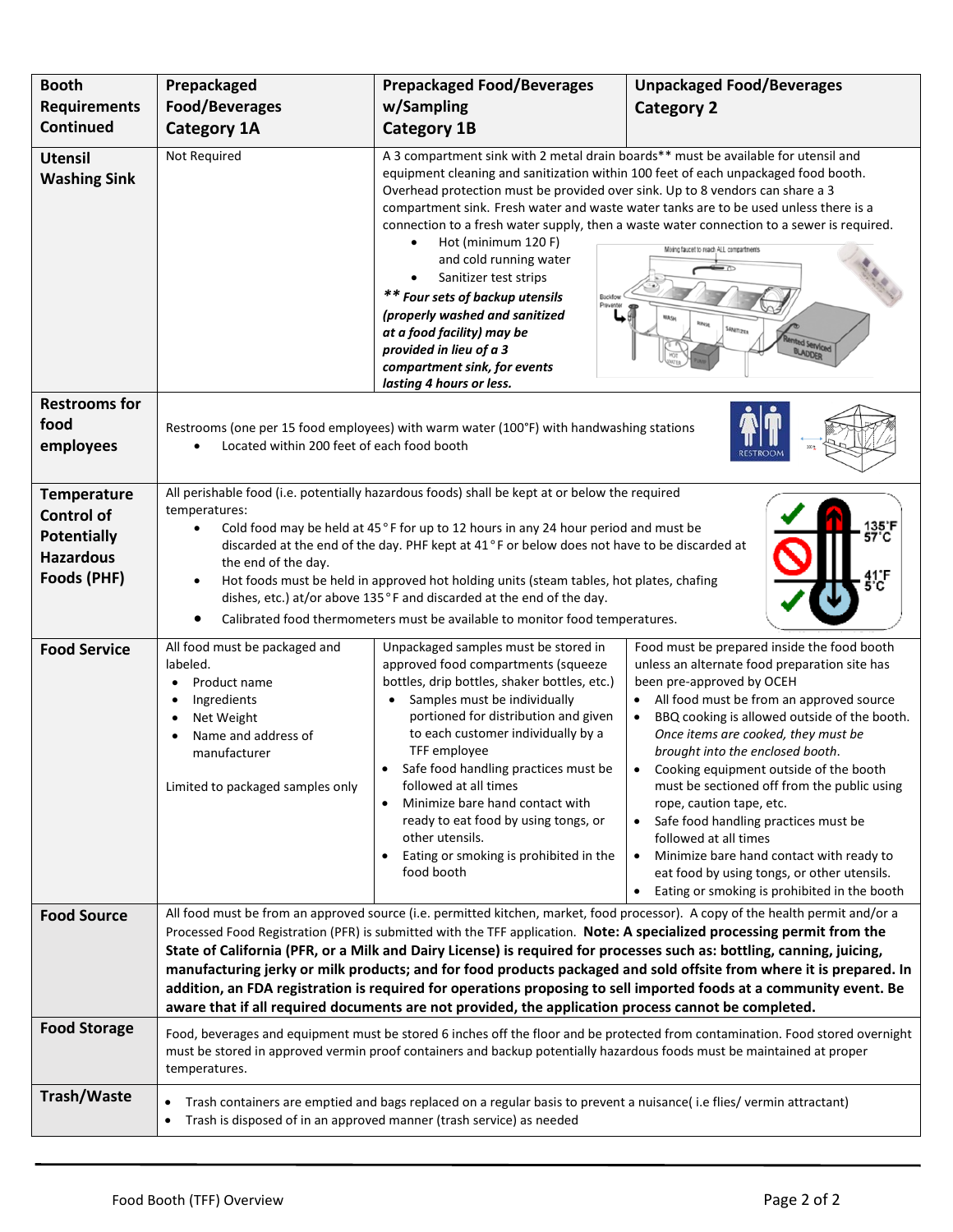| <b>HEALTH PERMIT APPLICATION</b>     |  |
|--------------------------------------|--|
| <b>TEMPORARY FOOD FACILITY (TFF)</b> |  |

|                                        | Fax: (714) 754-1768<br>neaith<br><b>CARE AGENCY</b>                                                                                                                                                                                                                                                                                                                                                                                                                                                                                                                                                                                                                                                                                                                                                                                                                                                                                                                                                                                                                                                                                                                                                                                                                                                                                                                                                                                                                                                                                                                                                                                                                                                                                                                                                                                                                                                                                                                                                                                                                                                                                                                                                                                                                                                                                                                          | Email: ehSpecialEvents@ochca.com<br>Website: www.ocfoodinfo.com/tff                                                                                              |                                |                                 |                                                                  |                                                       |                   |                                       | <b>IEMPORARY FOOD FACILITY (IFF)</b>            |  |
|----------------------------------------|------------------------------------------------------------------------------------------------------------------------------------------------------------------------------------------------------------------------------------------------------------------------------------------------------------------------------------------------------------------------------------------------------------------------------------------------------------------------------------------------------------------------------------------------------------------------------------------------------------------------------------------------------------------------------------------------------------------------------------------------------------------------------------------------------------------------------------------------------------------------------------------------------------------------------------------------------------------------------------------------------------------------------------------------------------------------------------------------------------------------------------------------------------------------------------------------------------------------------------------------------------------------------------------------------------------------------------------------------------------------------------------------------------------------------------------------------------------------------------------------------------------------------------------------------------------------------------------------------------------------------------------------------------------------------------------------------------------------------------------------------------------------------------------------------------------------------------------------------------------------------------------------------------------------------------------------------------------------------------------------------------------------------------------------------------------------------------------------------------------------------------------------------------------------------------------------------------------------------------------------------------------------------------------------------------------------------------------------------------------------------|------------------------------------------------------------------------------------------------------------------------------------------------------------------|--------------------------------|---------------------------------|------------------------------------------------------------------|-------------------------------------------------------|-------------------|---------------------------------------|-------------------------------------------------|--|
|                                        |                                                                                                                                                                                                                                                                                                                                                                                                                                                                                                                                                                                                                                                                                                                                                                                                                                                                                                                                                                                                                                                                                                                                                                                                                                                                                                                                                                                                                                                                                                                                                                                                                                                                                                                                                                                                                                                                                                                                                                                                                                                                                                                                                                                                                                                                                                                                                                              | This section is to be completed by the applicant, in full - Please print clearly - Do not detach copies - Health permits are NOT transferable and NOT refundable |                                |                                 |                                                                  |                                                       |                   |                                       |                                                 |  |
| TYPE                                   | $\Box$ Prepackaged food/beverage only and/or whole produce $-$ Category 1A<br>$\Box$ Prepackaged food with sampling/dispensing - Category 1B<br>$\Box$ Preparing or handling unpackaged food/beverages - Category 2<br>$\Box$ Food vehicle not permitted by Orange County (i.e. food truck, trailer or cart)                                                                                                                                                                                                                                                                                                                                                                                                                                                                                                                                                                                                                                                                                                                                                                                                                                                                                                                                                                                                                                                                                                                                                                                                                                                                                                                                                                                                                                                                                                                                                                                                                                                                                                                                                                                                                                                                                                                                                                                                                                                                 |                                                                                                                                                                  |                                |                                 | <b>Event Frequency</b><br>Single Event<br>$\Box$ Recurring Event |                                                       |                   |                                       |                                                 |  |
|                                        |                                                                                                                                                                                                                                                                                                                                                                                                                                                                                                                                                                                                                                                                                                                                                                                                                                                                                                                                                                                                                                                                                                                                                                                                                                                                                                                                                                                                                                                                                                                                                                                                                                                                                                                                                                                                                                                                                                                                                                                                                                                                                                                                                                                                                                                                                                                                                                              |                                                                                                                                                                  |                                |                                 |                                                                  |                                                       |                   |                                       |                                                 |  |
|                                        | Name of Event<br>Fountain Valley Summerfest                                                                                                                                                                                                                                                                                                                                                                                                                                                                                                                                                                                                                                                                                                                                                                                                                                                                                                                                                                                                                                                                                                                                                                                                                                                                                                                                                                                                                                                                                                                                                                                                                                                                                                                                                                                                                                                                                                                                                                                                                                                                                                                                                                                                                                                                                                                                  |                                                                                                                                                                  |                                | Event Date(s)<br>June 16th-19th |                                                                  |                                                       |                   | <b>Event Hours</b>                    |                                                 |  |
| EVENT                                  | <b>Event Address</b><br>16400 Brookhurst Street                                                                                                                                                                                                                                                                                                                                                                                                                                                                                                                                                                                                                                                                                                                                                                                                                                                                                                                                                                                                                                                                                                                                                                                                                                                                                                                                                                                                                                                                                                                                                                                                                                                                                                                                                                                                                                                                                                                                                                                                                                                                                                                                                                                                                                                                                                                              |                                                                                                                                                                  | City<br><b>Fountain Valley</b> |                                 |                                                                  |                                                       |                   | AM / PM to                            |                                                 |  |
|                                        | <b>Event Organizer Name</b><br>Event Organizer Contact Information<br>714-401-3995<br>Tammy Tipple                                                                                                                                                                                                                                                                                                                                                                                                                                                                                                                                                                                                                                                                                                                                                                                                                                                                                                                                                                                                                                                                                                                                                                                                                                                                                                                                                                                                                                                                                                                                                                                                                                                                                                                                                                                                                                                                                                                                                                                                                                                                                                                                                                                                                                                                           |                                                                                                                                                                  |                                |                                 |                                                                  | AM / PM                                               |                   |                                       |                                                 |  |
|                                        |                                                                                                                                                                                                                                                                                                                                                                                                                                                                                                                                                                                                                                                                                                                                                                                                                                                                                                                                                                                                                                                                                                                                                                                                                                                                                                                                                                                                                                                                                                                                                                                                                                                                                                                                                                                                                                                                                                                                                                                                                                                                                                                                                                                                                                                                                                                                                                              | List all the food/beverages to be sold/given at the event (attach menu if additional space is needed)                                                            |                                |                                 |                                                                  |                                                       |                   |                                       |                                                 |  |
| PREPARATION/STORAGE<br>SOURCE:<br>FOOD | Will food/beverages be prepared or stored BEFORE the event?<br>$\Box$ YES. Provide the name & address of the food facility:<br>$\Box$ NO. You are required to purchase all food/beverages from an approved<br>source. Initials indicate that receipts will be provided during inspection.<br>Initial Here: ___________________Once initialed, skip to Booth section below                                                                                                                                                                                                                                                                                                                                                                                                                                                                                                                                                                                                                                                                                                                                                                                                                                                                                                                                                                                                                                                                                                                                                                                                                                                                                                                                                                                                                                                                                                                                                                                                                                                                                                                                                                                                                                                                                                                                                                                                    |                                                                                                                                                                  |                                |                                 |                                                                  |                                                       |                   |                                       |                                                 |  |
|                                        | Is the approved food facility located in Orange County? $\square$ Yes. PR# $\square$ No. Attach a copy of the health permit<br>$\Box$ Yes<br>Do you own the food facility where you are preparing and storing the food?<br>$\Box$ No. Provide a Dependent Permit/Shared Agreement                                                                                                                                                                                                                                                                                                                                                                                                                                                                                                                                                                                                                                                                                                                                                                                                                                                                                                                                                                                                                                                                                                                                                                                                                                                                                                                                                                                                                                                                                                                                                                                                                                                                                                                                                                                                                                                                                                                                                                                                                                                                                            |                                                                                                                                                                  |                                |                                 |                                                                  |                                                       |                   |                                       |                                                 |  |
|                                        | TFF Name (booth name)                                                                                                                                                                                                                                                                                                                                                                                                                                                                                                                                                                                                                                                                                                                                                                                                                                                                                                                                                                                                                                                                                                                                                                                                                                                                                                                                                                                                                                                                                                                                                                                                                                                                                                                                                                                                                                                                                                                                                                                                                                                                                                                                                                                                                                                                                                                                                        |                                                                                                                                                                  |                                |                                 |                                                                  |                                                       |                   |                                       |                                                 |  |
| <b>HTOOB</b>                           | <b>Emergency Contact Name</b>                                                                                                                                                                                                                                                                                                                                                                                                                                                                                                                                                                                                                                                                                                                                                                                                                                                                                                                                                                                                                                                                                                                                                                                                                                                                                                                                                                                                                                                                                                                                                                                                                                                                                                                                                                                                                                                                                                                                                                                                                                                                                                                                                                                                                                                                                                                                                |                                                                                                                                                                  |                                |                                 |                                                                  |                                                       |                   | <b>Emergency Contact Phone Number</b> |                                                 |  |
| <b>BOOTH OWNER</b>                     | Type of Ownership (*Attach Certificate of LP, LLP Registration, Articles of Incorporation or Organization)<br>$\Box$ LLP*<br>$\Box$ Individual/Sole Proprietorship<br>$\Box$ Partnership<br>$\Box$ LP*<br>$\Box$ Corporation*<br>$\Box$ Nonprofit Charitable Organization, attach proof of status<br><b>Business Owner</b><br>Owner's Phone Number                                                                                                                                                                                                                                                                                                                                                                                                                                                                                                                                                                                                                                                                                                                                                                                                                                                                                                                                                                                                                                                                                                                                                                                                                                                                                                                                                                                                                                                                                                                                                                                                                                                                                                                                                                                                                                                                                                                                                                                                                           |                                                                                                                                                                  |                                |                                 |                                                                  | $\Box$ LLC*                                           |                   |                                       |                                                 |  |
|                                        | Owner's Address (Cannot be a P.O. Box)                                                                                                                                                                                                                                                                                                                                                                                                                                                                                                                                                                                                                                                                                                                                                                                                                                                                                                                                                                                                                                                                                                                                                                                                                                                                                                                                                                                                                                                                                                                                                                                                                                                                                                                                                                                                                                                                                                                                                                                                                                                                                                                                                                                                                                                                                                                                       |                                                                                                                                                                  |                                | City                            |                                                                  |                                                       |                   | State                                 | Zip                                             |  |
|                                        | Driver's License (if Individual Owner or Partnership; attach copy of all owner's IDs)                                                                                                                                                                                                                                                                                                                                                                                                                                                                                                                                                                                                                                                                                                                                                                                                                                                                                                                                                                                                                                                                                                                                                                                                                                                                                                                                                                                                                                                                                                                                                                                                                                                                                                                                                                                                                                                                                                                                                                                                                                                                                                                                                                                                                                                                                        |                                                                                                                                                                  |                                | Owner's Email                   |                                                                  |                                                       |                   |                                       |                                                 |  |
| <b>TERMS</b>                           | I hereby submit an application for a health permit to establish and/or operate the above business, use or services in accordance with the laws, ordinances and regulations<br>that are now or may hereinafter be in force pertaining to the above business. I certify that I am the owner or authorized representative of this business and that all<br>statements are true to the best of my knowledge. I hereby consent to all necessary inspections related to the issuance of this permit and operation of the business.<br>I shall notify the Orange County Environmental Health Division (OCEH) in writing if I transfer ownership, discontinue operation or have an address change. Failure to do<br>so will result in obligation to pay health services fees and additional penalties. I understand that any occupied food vehicle operating as a TFF at a single event shall<br>provide proof that the vehicle meets all safety requirements by providing the California Department of Housing and Community Development insignia. Mobile Food<br>Facilities (MFF) operating at recurring events, must submit MFF plans to verify the vehicle meets current MFF requirements, pass inspection and obtain an Orange<br>County MFF permit prior to operating at an event. I understand that any change from the original conditions of approval, including, but not limited to equipment, menu,<br>method of operation or change of ownership for any food vehicle requires review and approval by OCEH.<br>Once a TFF has been approved by a representative of OCEH and fees are paid in full, then a health permit will be issued. Failure to submit the completed application<br>packet and payment of the health permit fees will result in the closure of the facility pursuant to California Health and Safety Code and applicable ordinances, and is<br>subject to penalty not to exceed three times the cost of the permit. Permits are not transferable and fees are not refundable. Permits will not be issued the day of the<br>event. Payment may be made in person or by mail at 1241 E. Dyer Rd., Suite 120, Santa Ana, CA 92705, Monday - Friday, 8:00 a.m. - 4:00 p.m. (excluding County<br>holidays). TFF Applications will not be accepted until the Event Organizer application has been approved.<br>Print Name:<br>Title:<br>Signature:<br>Date: |                                                                                                                                                                  |                                |                                 |                                                                  |                                                       |                   |                                       |                                                 |  |
|                                        | <b>PR</b>                                                                                                                                                                                                                                                                                                                                                                                                                                                                                                                                                                                                                                                                                                                                                                                                                                                                                                                                                                                                                                                                                                                                                                                                                                                                                                                                                                                                                                                                                                                                                                                                                                                                                                                                                                                                                                                                                                                                                                                                                                                                                                                                                                                                                                                                                                                                                                    | PE                                                                                                                                                               | FA                             | OFFICE USE ONLY                 | <b>SR</b>                                                        |                                                       | <b>OW</b>         | <b>AR</b>                             |                                                 |  |
|                                        |                                                                                                                                                                                                                                                                                                                                                                                                                                                                                                                                                                                                                                                                                                                                                                                                                                                                                                                                                                                                                                                                                                                                                                                                                                                                                                                                                                                                                                                                                                                                                                                                                                                                                                                                                                                                                                                                                                                                                                                                                                                                                                                                                                                                                                                                                                                                                                              |                                                                                                                                                                  |                                |                                 |                                                                  |                                                       |                   |                                       |                                                 |  |
| 벁                                      | Permit is valid for<br>Program Identifier<br><b>Billing Status</b>                                                                                                                                                                                                                                                                                                                                                                                                                                                                                                                                                                                                                                                                                                                                                                                                                                                                                                                                                                                                                                                                                                                                                                                                                                                                                                                                                                                                                                                                                                                                                                                                                                                                                                                                                                                                                                                                                                                                                                                                                                                                                                                                                                                                                                                                                                           |                                                                                                                                                                  |                                |                                 |                                                                  |                                                       | <b>HSO Number</b> |                                       |                                                 |  |
|                                        | <b>Notes</b>                                                                                                                                                                                                                                                                                                                                                                                                                                                                                                                                                                                                                                                                                                                                                                                                                                                                                                                                                                                                                                                                                                                                                                                                                                                                                                                                                                                                                                                                                                                                                                                                                                                                                                                                                                                                                                                                                                                                                                                                                                                                                                                                                                                                                                                                                                                                                                 |                                                                                                                                                                  |                                |                                 |                                                                  | Fee Amount                                            |                   |                                       |                                                 |  |
| Eнs                                    | Operation Specifications submitted<br>$\Box$ Yes<br>Permit Approved By (PRINT)                                                                                                                                                                                                                                                                                                                                                                                                                                                                                                                                                                                                                                                                                                                                                                                                                                                                                                                                                                                                                                                                                                                                                                                                                                                                                                                                                                                                                                                                                                                                                                                                                                                                                                                                                                                                                                                                                                                                                                                                                                                                                                                                                                                                                                                                                               | $\square$ No<br>$\Box$ Yes                                                                                                                                       | Sampling<br>$\square$ No       |                                 | $\Box$ Yes                                                       | Special Processes(Certificates/Licenses)<br>$\Box$ No | Date              | $\Box$ Yes                            | Dependent Permit/ Shared Agreement<br>$\Box$ No |  |
|                                        | $-042 - 09.1609, 9.16.19$                                                                                                                                                                                                                                                                                                                                                                                                                                                                                                                                                                                                                                                                                                                                                                                                                                                                                                                                                                                                                                                                                                                                                                                                                                                                                                                                                                                                                                                                                                                                                                                                                                                                                                                                                                                                                                                                                                                                                                                                                                                                                                                                                                                                                                                                                                                                                    |                                                                                                                                                                  |                                |                                 |                                                                  |                                                       |                   |                                       |                                                 |  |
|                                        |                                                                                                                                                                                                                                                                                                                                                                                                                                                                                                                                                                                                                                                                                                                                                                                                                                                                                                                                                                                                                                                                                                                                                                                                                                                                                                                                                                                                                                                                                                                                                                                                                                                                                                                                                                                                                                                                                                                                                                                                                                                                                                                                                                                                                                                                                                                                                                              |                                                                                                                                                                  |                                |                                 |                                                                  |                                                       |                   |                                       | See following page for instructions             |  |

Regulatory/Medical Health Services Environmental Health Division

Telephone: (714) 433-6080

1241 E. Dyer Road, Suite 120, Santa Ana, CA 92705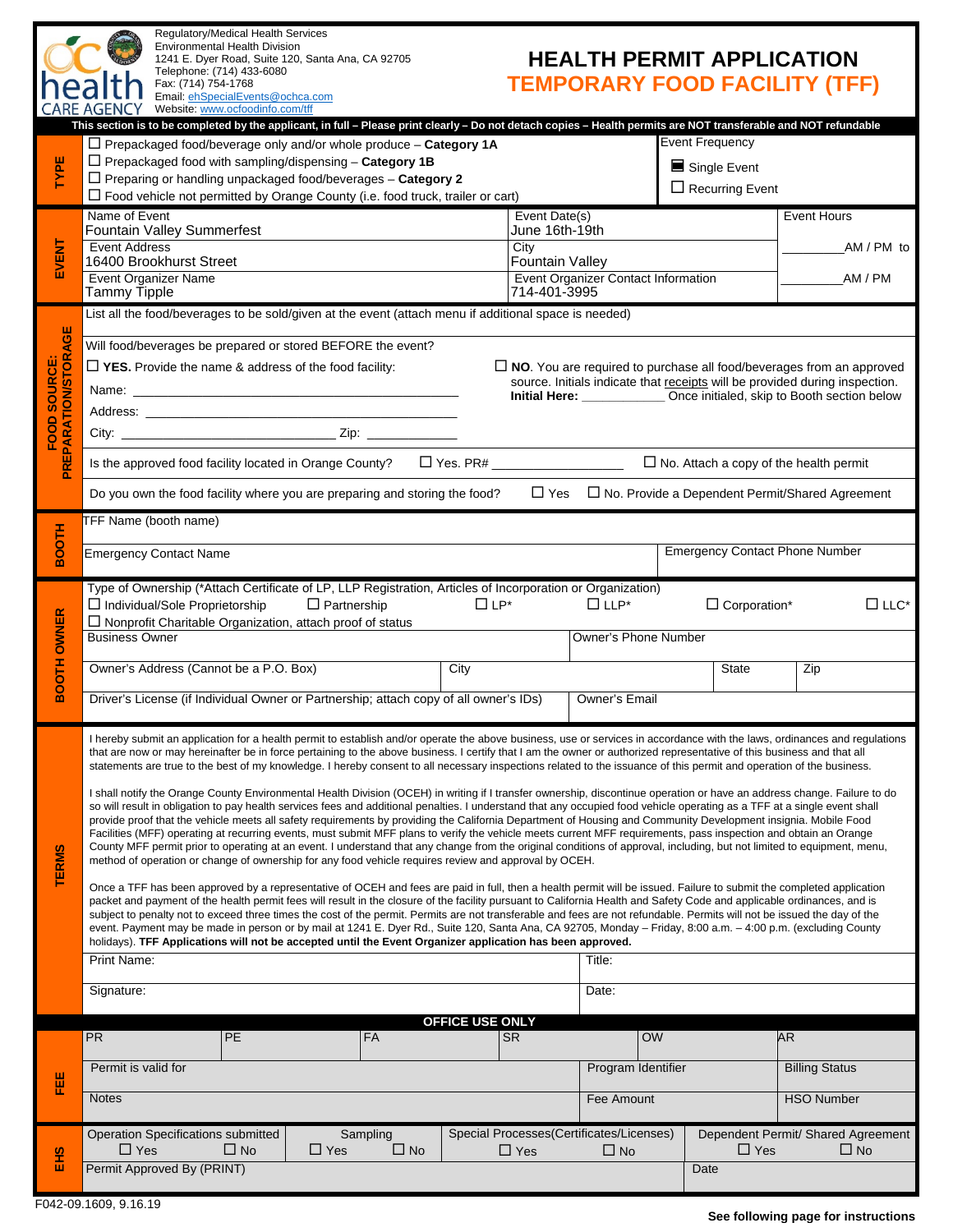Welcome to Orange County! Our goal at Environmental Health is to partner with you in ensuring safe, quality food for your consumers.

A temporary food facility (also known as a food booth vendor) is required to obtain a health permit when operating at a community event. To apply for a health permit, submit the following documents:

## • **Completed "Health Permit Application – Temporary Food Facility"**

- o Please print or type your application.
- o All fields must be completed and legible. Enter N/A if a field is not applicable to the business. If the information entered is the same for multiple fields, reenter that information – do not use "same as above."
- o Do not enter information in the section noted "OFFICE USE ONLY."
- **For Recurring Events only, a copy of supporting documentation of the "person" who is legally responsible for the operation of the temporary food facility (TFF)**
	- o **Sole Proprietor** a current driver's license, state issued identification card or Foreign Consulate Identification Card
	- o **General Partnership** a current driver's license, state issued identification card or Foreign Consulate Identification Card for each owner
	- o **Limited Partnership (LP)** Certificate of Limited Partnership
	- o **Limited Liability Partnership (LLP**) Limited Liability Partnership (LLP) Registration
	- o **Corporation** Articles of Incorporation, including a list of the officers' names and titles
	- o **Limited Liability Company (LLC)** Articles of Organization
	- o **Nonprofit Charitable Organization\* –** Articles of Incorporation pursuant to Nonprofit Corporation Law as defined in the California Retail Food Code

## • **Completed TFF Operational Specifications that includes the following:**

- o Details of the materials and methods used to construct the temporary food facility
- o All food products that will be handled and dispensed
- o The proposed procedures and methods of food preparation and handling
- o Procedures, methods and schedules for cleaning utensils, equipment, and structures, and for the disposal of refuse
- o How food will be transported to and from a permanent food facility or other approved food facility and the temporary food facility, and steps taken to prevent contamination of foods
- o How potentially hazardous foods will be maintained at or below 41°F/45°F or at or above 135°F

There are two types of health permits that can be obtained when operating at a community event:

- A single event TFF permit allows a food booth vendor to participate in a community event that is conducted for not more than 25 consecutive or nonconsecutive days in a 90-day period and that is of a civic, political, public or educational nature, including state and county fairs, city festivals, circuses and other public gathering events approved by the local enforcement agency.
- A recurring site-specific event TFF permit allows a food booth vendor to participate in a community event that has been approved by OCEH at a site-specific location that operates year round. These include TFFs that operate at a Certified Farmers Market, Fishermen's Market, Swap Meet and other approved site specific events. Health permits are automatically renewed and invoiced annually. The food facility operator is responsible for all outstanding invoices until this Agency receives notification of the last date of the TFF's operations at the event and a statement from the Event Organizer. It is the vendor's responsibility to notify OCEH and the Event Organizer when they have discontinued operation of the TFF.

Acceptable forms of payment are cash, check, credit card or money order. Make checks payable to "County of Orange." Health permit fees are nonrefundable. You may pay in person from 8:00 a.m. to 4:00 p.m., Monday through Friday (excluding County holidays) or mail your check along with the completed health permit application and Operational Specifications to:

Orange County Environmental Health 1241 E. Dyer Road, Suite 120 Santa Ana, CA 92705

To ensure timely review and approval of the permit, submit at least two weeks prior to the event. Permits will not be issued the day of an event. A permit, once issued, is nontransferable. A permit is only valid for the person, location, the specified event, type of food sales, or distribution activity, and unless suspended or revoked for cause, for the time period indicated. Food operations without the necessary permits shall be subject to closure of the food facility and a penalty not to exceed three times the cost of the permit (California Retail Food Code, Section 114387).

Per California State law, nonprofit charitable Temporary Food Facility vendors may be exempt from fees for up to four occasional events per year. These four time periods shall not exceed 72 hours each (California Retail Food Code, Section 114332.1). A nonprofit charitable organization includes a corporation incorporated pursuant to the Nonprofit Corporation Law (Division 2 [commencing with Section 5000] of Title 1 of the Corporations Code), that is exempt from taxation pursuant to paragraphs (1) to (10), inclusive, and paragraph (19) of Section 501(c) of the Internal Revenue Code and Section 23701d of the Revenue and Taxation Code (California Retail Food Code, section 113841).

To learn more about the Food Safety Program, please visi[t www.ocfoodinfo.com.](http://www.ocfoodinfo.com/) To learn more about Special Events, please visit [www.ocfoodinfo.com/tff.](http://www.ocfoodinfo.com/tff) 

If you have any questions, please contact the Environmental Health Division at (714) 433-6000 or the Special Events Program at (714) 433-6080.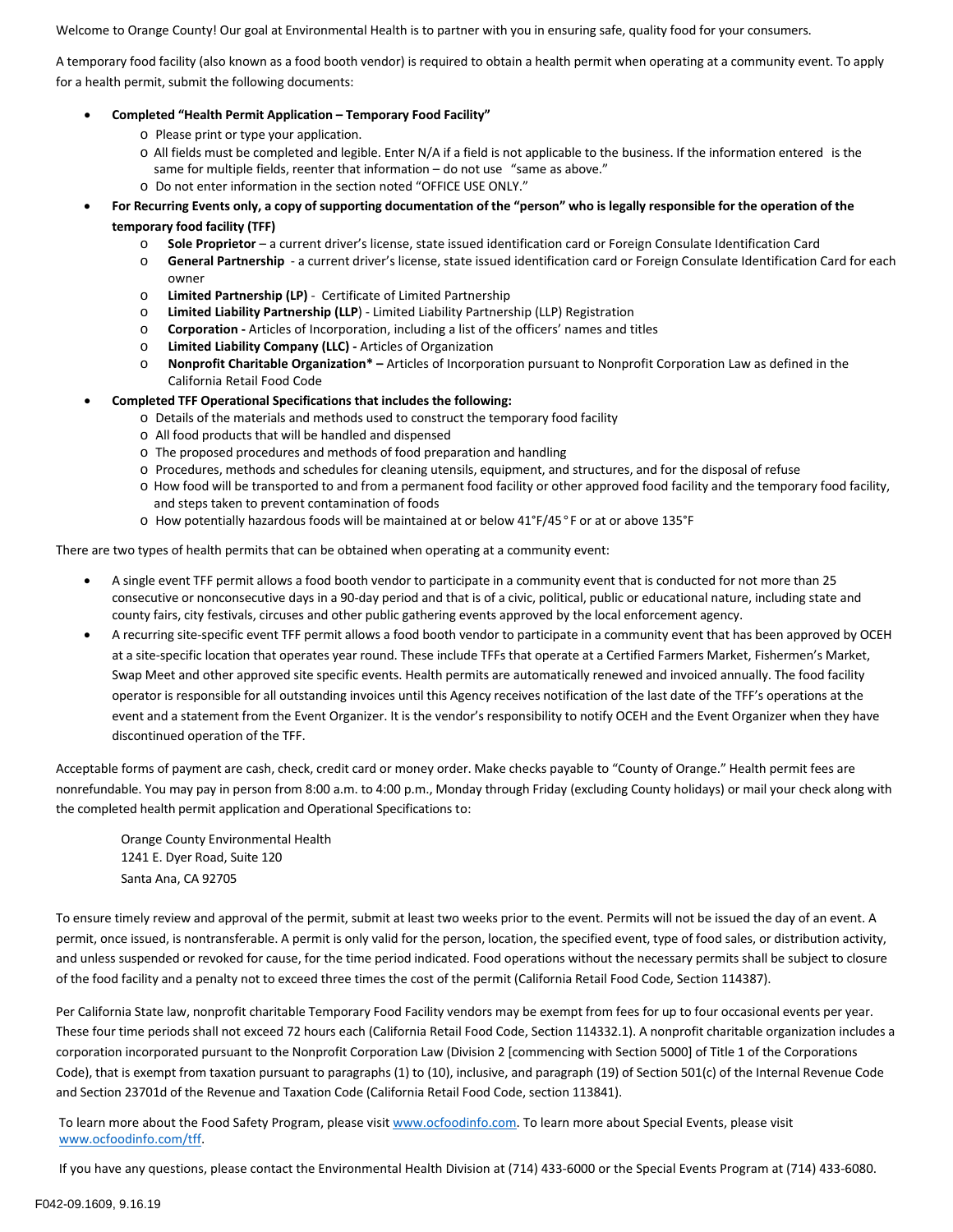

Regulatory/Medical Health Services Environmental Health Division 1241 E. Dyer Road, Suite 120, Santa Ana, CA 92705 Telephone: (714) 433-6080 Fax: (714) 754-1768 Email: **ehSpecialEvents@ochca.com** Website: <u>www.ocfoodinfo.com/tff</u>

## **OPERATION SPECIFICATIONS TEMPORARY FOOD FACILITY**

|                                                                                                                                                                                                                                                                      | TYPE or PRINT IN INK. Enter N/A where requested information does not apply. Leave NO BLANK SPACES. |                                                                                                                                                                                                                                |  |  |
|----------------------------------------------------------------------------------------------------------------------------------------------------------------------------------------------------------------------------------------------------------------------|----------------------------------------------------------------------------------------------------|--------------------------------------------------------------------------------------------------------------------------------------------------------------------------------------------------------------------------------|--|--|
| <b>TFF OPERATOR INFORMATION</b>                                                                                                                                                                                                                                      |                                                                                                    | <b>EVENT INFORMATION</b>                                                                                                                                                                                                       |  |  |
| <b>Name of Food Booth:</b>                                                                                                                                                                                                                                           | <b>Event Name:</b>                                                                                 |                                                                                                                                                                                                                                |  |  |
|                                                                                                                                                                                                                                                                      | <b>Fountain Valley Summerfest</b>                                                                  |                                                                                                                                                                                                                                |  |  |
| Name of Owner and DBA:                                                                                                                                                                                                                                               | Date(s) of Event:<br>June 16-19                                                                    |                                                                                                                                                                                                                                |  |  |
| <b>Facility Type:</b>                                                                                                                                                                                                                                                | <b>Event Location:</b>                                                                             |                                                                                                                                                                                                                                |  |  |
| Food Booth<br><b>Food Truck</b><br>Food Cart<br><b>Permanent Structure</b>                                                                                                                                                                                           | $\Box$ Indoor Event<br><b>■</b> Outdoor Event                                                      |                                                                                                                                                                                                                                |  |  |
| On-site (Person-in-Charge) Contact:                                                                                                                                                                                                                                  |                                                                                                    |                                                                                                                                                                                                                                |  |  |
| <b>On-site Contact Cell Phone:</b>                                                                                                                                                                                                                                   | # of Food Employees:                                                                               |                                                                                                                                                                                                                                |  |  |
|                                                                                                                                                                                                                                                                      | <b>FOOD OPERATION</b>                                                                              |                                                                                                                                                                                                                                |  |  |
| Packaged food only<br>Packaged with sampling<br>Food Preparation (All food preparation is to be conducted within the food booth or at a permitted food facility)                                                                                                     |                                                                                                    |                                                                                                                                                                                                                                |  |  |
|                                                                                                                                                                                                                                                                      | <b>FOOD BOOTH CONSTRUCTION</b>                                                                     |                                                                                                                                                                                                                                |  |  |
| All food booths require overhead protection and a cleanable floor. Food preparation booths must be enclosed.                                                                                                                                                         |                                                                                                    |                                                                                                                                                                                                                                |  |  |
| Overhead Covering:<br>Canvas<br>Wood                                                                                                                                                                                                                                 | Other:                                                                                             |                                                                                                                                                                                                                                |  |  |
| Floor:<br>Asphalt<br>Concrete                                                                                                                                                                                                                                        | Wood<br>$\mathbf{L}$                                                                               | Other: when the contract of the contract of the contract of the contract of the contract of the contract of the contract of the contract of the contract of the contract of the contract of the contract of the contract of th |  |  |
| Screens<br>Walls:<br>$\Box$ Canvas                                                                                                                                                                                                                                   | Wood<br>$\perp$                                                                                    | Other: and the contract of the contract of the contract of the contract of the contract of the contract of the                                                                                                                 |  |  |
| TFF Operator $\Box$ Event Organizer $\Box$ Rent from:<br>Booth supplied by:                                                                                                                                                                                          |                                                                                                    |                                                                                                                                                                                                                                |  |  |
| Booth Size:                                                                                                                                                                                                                                                          |                                                                                                    |                                                                                                                                                                                                                                |  |  |
| LIST ALL FOOD & BEVERAGE PRODUCTS THAT WILL BE PREPARED, SOLD OR GIVEN AWAY                                                                                                                                                                                          | Attach additional pages as necessary                                                               |                                                                                                                                                                                                                                |  |  |
| Food Item<br>Prepackaged                                                                                                                                                                                                                                             | Identify type of preparation at                                                                    | Identify type of preparation at food booth                                                                                                                                                                                     |  |  |
| $(Y \text{ or } N)$                                                                                                                                                                                                                                                  | other location**                                                                                   | (i.e. assembly, portioning, cooking, etc.)                                                                                                                                                                                     |  |  |
|                                                                                                                                                                                                                                                                      |                                                                                                    |                                                                                                                                                                                                                                |  |  |
|                                                                                                                                                                                                                                                                      |                                                                                                    |                                                                                                                                                                                                                                |  |  |
|                                                                                                                                                                                                                                                                      |                                                                                                    |                                                                                                                                                                                                                                |  |  |
|                                                                                                                                                                                                                                                                      |                                                                                                    |                                                                                                                                                                                                                                |  |  |
|                                                                                                                                                                                                                                                                      |                                                                                                    |                                                                                                                                                                                                                                |  |  |
|                                                                                                                                                                                                                                                                      |                                                                                                    |                                                                                                                                                                                                                                |  |  |
|                                                                                                                                                                                                                                                                      |                                                                                                    |                                                                                                                                                                                                                                |  |  |
|                                                                                                                                                                                                                                                                      |                                                                                                    |                                                                                                                                                                                                                                |  |  |
|                                                                                                                                                                                                                                                                      |                                                                                                    |                                                                                                                                                                                                                                |  |  |
|                                                                                                                                                                                                                                                                      |                                                                                                    |                                                                                                                                                                                                                                |  |  |
| **For food items that will be prepared at another location complete the below information and attach a copy of the food facility's<br>current health permit. Note: A specialized processing permit from the State of California (PFR or a Milk and Dairy License) is |                                                                                                    |                                                                                                                                                                                                                                |  |  |
| required for processes such as: bottling, canning, juicing, manufacturing jerky or milk products; and for food products packaged                                                                                                                                     |                                                                                                    |                                                                                                                                                                                                                                |  |  |
| and sold offsite from where it is prepared. In addition, FDA registration is required for operations proposing to sell imported foods                                                                                                                                |                                                                                                    |                                                                                                                                                                                                                                |  |  |
| at a community event. Be aware that if all required documents are not provided, the application process cannot be completed.                                                                                                                                         |                                                                                                    |                                                                                                                                                                                                                                |  |  |
| Food Facility Name:                                                                                                                                                                                                                                                  | Name of Permit Holder:                                                                             |                                                                                                                                                                                                                                |  |  |
| Address and City:                                                                                                                                                                                                                                                    | <b>Facility Contact Number:</b>                                                                    |                                                                                                                                                                                                                                |  |  |